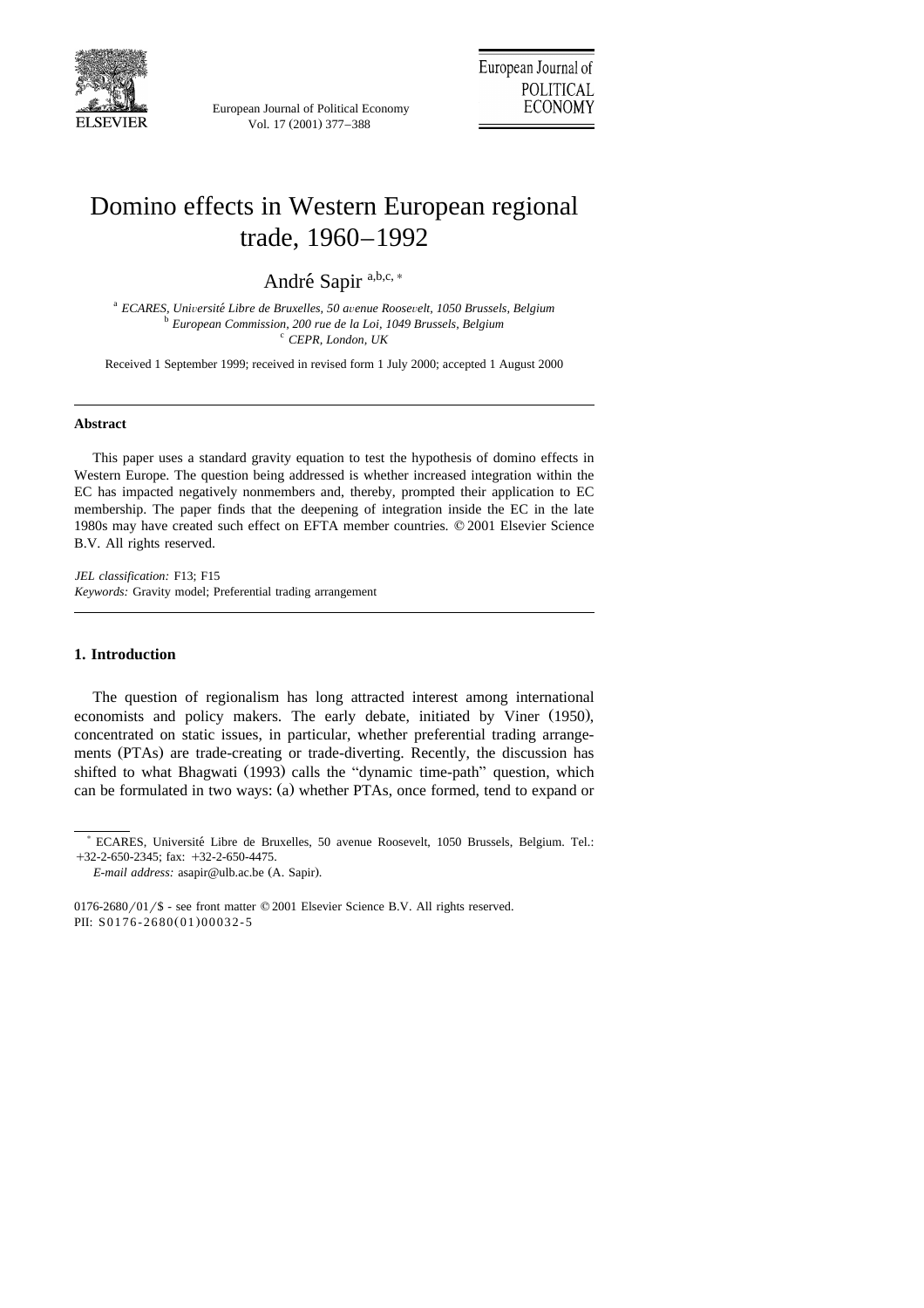to stagnate; or (b) whether PTAs are "building blocks" or "stumbling blocks" towards multilateral trade liberalization.

Nowhere has the phenomenon of regionalism developed like in Western Europe. In 1960, the 16 trading countries of the region fell into three groups: the five trading members of the European Economic Community (EEC; Belgium– Luxembourg, France, Germany, Italy and the Netherlands); the seven members of the European Free Trade Association (EFTA; Austria, Denmark, Norway, Portugal, Sweden, Switzerland and the United Kingdom); and four countries belonging to neither the EEC nor the EFTA (Finland, Greece, Ireland and Spain).<sup>1</sup> By 1995, the region had evolved into a large entity, the European Union (EU), comprising of fourteen trading countries. The other two countries of the region belonged to the EFTA, and were linked to the EU by means of separate PTAs (the European Economic Area (EEA) for Norway, and a more modest free-trade area (FTA) in the case of Switzerland). $2$ 

The static question concerning the impact of PTAs on trade flows has been analyzed by many empirical researchers with the help of gravity-type models, which relate trade among pairs of countries to each country's gravity (measured by its gross domestic product) and the distance between them. As noted by Leamer and Levinsohn (1995), the impact of the EEC on trade was one source of issues on which gravity models focused first. This line of investigation originated with Aitken (1973), which examines the effect of the EEC and EFTA on European trade by inserting into the basic gravity equation dummy variables for participation in these two trade blocs. Using a model estimated annually over the period  $1951-1967$  on a sample of intra-European trade flows,<sup>3</sup> Aitken finds significant preferential effects for the EEC and EFTA starting in 1961 and 1964, respectively. According to his estimate, by 1967 intra-EEC (intra-EFTA) trade was cet. par. 2.4  $(1.8)$  times larger than "normal" European trade, i.e. trade between the two blocs.

Since Aitken's study, gravity models have been used extensively to test the effect of preferential trading arrangements on trade flows. A recent example is Bayoumi and Eichengreen (1998), which estimates for the period 1956–1992 a first-difference version of the gravity model on bilateral trade flows among 21 industrial countries (the 16 Western European trading countries listed above, plus Australia, Canada, Japan, New Zealand and the United States). The study finds that the EEC and EFTA both significantly encouraged intra-area trade, especially in the early years of membership to the respective grouping.<sup>4</sup> Another noteworthy

<sup>&</sup>lt;sup>1</sup> Finland became a *de facto* member of EFTA in 1961.<br><sup>2</sup> In 1995, EFTA also included Iceland and Liechtenstein, both of which are ignored here.

 $3$  The equations were estimated for the 132 flows between 12 trading countries (the original five EEC trading countries plus the seven EFTA members): 20 intra-EEC flows, 42 intra-EFTA flows and 70 flows between the two trading blocs.<br><sup>4</sup> Other studies of preferential trade arrangements which use gravity-type models include Sapir

<sup>(1981),</sup> Frankel and Wei (1993) and Frankel et al. (1995).